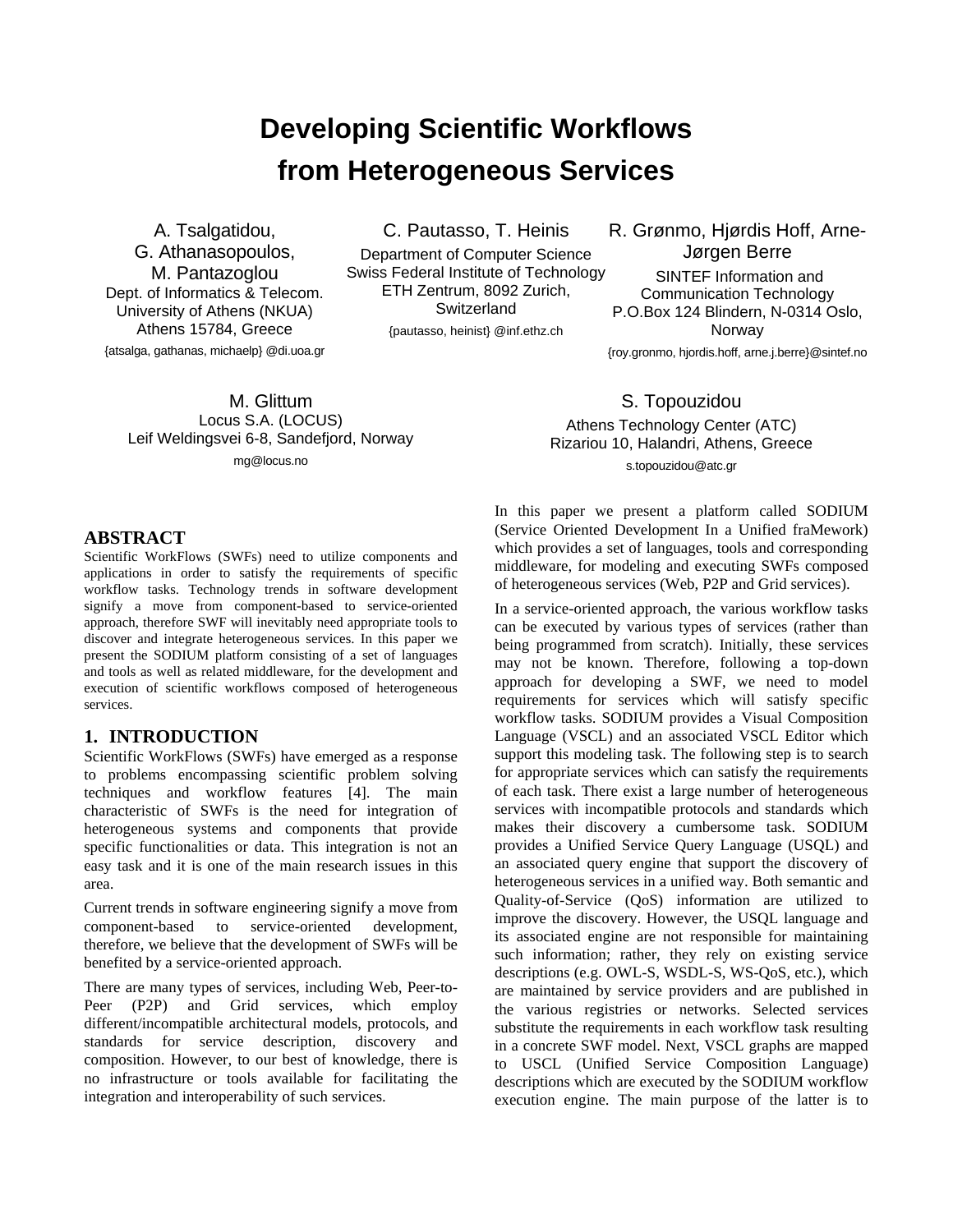provide an efficient, reliable and scalable platform for executing SWFs composed of heterogeneous services.

In the next section, we present a motivating scenario that illustrates the need for the integration of heterogeneous services in SWFs. Section [3](#page-1-0) depicts the overall architecture of the SODIUM platform and the constituent components. Section [4](#page-5-1) compares our work with existing related approaches and finally Section [5](#page-5-2) gives concluding remarks.

### <span id="page-1-2"></span>**2. MOTIVATING SCENARIO**

Our motivating scenario is from the Crisis Management area, where an important task is to determine how to get to a crisis location as fast as possible. For example in case of an accident with severely injured people, it is critical to reach these persons with the appropriate equipment within minutes. In such cases, if the injury causes lack of oxygen to the brain for 3-5 minutes, brain cells start to die and after approx. 15 minutes there are permanent damages. Thus, it is vital that properly equipped ambulances and other rescue units are within a 15-minutes range at all times and places.

<span id="page-1-1"></span>This requirement is very difficult to be satisfied due to the vast set of parameters such as accident/injury probability, population density and composition, accessibility, time of day/week/month/year, weather conditions, hospital locations and many others, which need to be considered.

A SWF providing for this scenario could take advantage of information and resources offered by existing or emerging services. Such services may be:

- Web services providing weather information such as temperature and precipitation or traffic conditions from roadside speed sensors and video surveillance cameras.
- Grid services providing driving route calculations, historical incident information and "response range" calculations based on current positions and conditions.
- P2P services providing information about the locations and status of emergency vehicles and messaging facilities to the emergency vehicles with reposition message commands.

It is therefore imperative that a SWF supporting this scenario is able to integrate heterogeneous services such as the ones mentioned above.

#### <span id="page-1-0"></span>**3. SODIUM Architecture**

[Figure 1](#page-1-1) provides an overview representation of the SODIUM platform. As we can see, SODIUM introduces a let of languages, tools and associated middleware.

The languages introduced by the SODIUM platform are:

- A *Visual Service Composition Language (VSCL)* for designing workflow graphs at multiple levels of details.
- A *Unified Service Composition Language (USCL)* to facilitate the construction of executable workflows composing of and invoking various types of services.

• A *Unified Service Query Language (USQL)* to cater for the open and unified discovery of heterogeneous services enabling the preservation of the autonomy of service registries.



#### **Figure 1: SODIUM Platform overview architecture**

With respect to tools and middleware, the SODIUM platform provides the following:

- A Visual Service Composition Suite comprising:
	- o A *Visual Editor* enabling the construction and analysis of VSCL Graphs.
	- o A Translation mechanism enabling the transformation of the VSCL graphs into USCL.
- A Run Time Environment comprising components necessary for the execution of the composite services:
	- o A search engine, namely *USQL Engine*, which submits queries to heterogeneous service registries, utilizing USQL.
	- o A *Workflow Execution Engine* which executes workflows written in USCL. The workflow engine invokes the different types of services and/or submits USQL queries to the USQL Engine and subsequently invokes the returned services.

In the following, we describe the three main components of the SODIUM platform, i.e. the Visual Editor, the USQL Engine and the Workflow Execution Engine.

#### **3.1 Visual Editor**

The Visual Editor is the SODIUM tool for creating SWF models as VSCL graphs. The first step in constructing VSCL graphs is to break down the workflow into tasks, which can interoperate in order to finally achieve the overall goal. This workflow model of tasks is called an *abstract model* since there are no selected concrete services identified in this phase. This abstract model is used to search for appropriate candidate services to realize each of the abstract tasks. When chosen services are selected for each abstract task, the result is a *concrete model*. VSCL is based on the Unified Modeling Language (UML) [\[22\].](#page-6-0)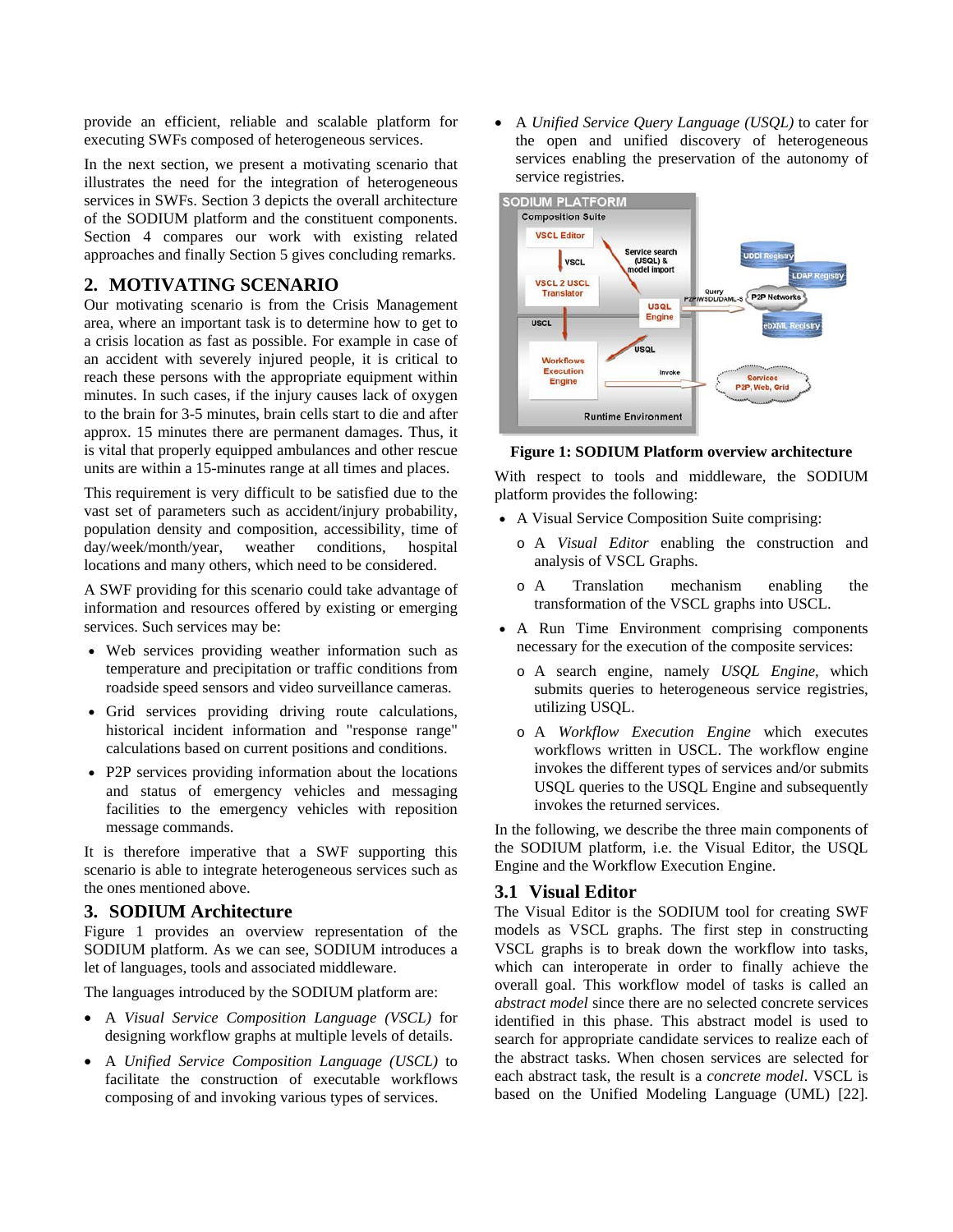There are extensions to handle Web services, P2P services, Grid services, semantics, QoS, and the relationship between the abstract and the concrete model.

[Figure 2](#page-2-0) shows an abstract workflow model based on the crisis management scenario presented in section [2.](#page-1-2) It is abstract since we have only identified the tasks without any concrete service implementations. Each task is defined with enough semantic and QoS information so as to enable a proper search for candidate services. Each task is represented as a UML activity with a stereotype indicating the type of service we are looking for. The goal is to create a service-oriented workflow that monitors the position of ambulance vehicles and sends messages to the ambulances so that they can reposition themselves to achieve a better coverage in a given area. The simplified scenario proposes an ideal ambulance coverage to mean at least one ambulance with a maximum 15-minutes response range for any given position within the area. More realistic scenarios would take into account issues like population density and accident frequency that require better ambulance coverage in certain areas.

<span id="page-2-1"></span>

**Figure 2: Workflow with heterogeneous services** 

<span id="page-2-0"></span>The workflow takes as input an *areaOfConcern* (i.e. geographical region of concern) which is dispatched at the same time to three different services running in parallel: (1) a Web service returning up-to-date road network data, (2) a P2P service returning the current position of all ambulance vehicles and (3) a Web service returning current traffic information. Results of the three services are forwarded to a Grid service, which calculates the 15-minutes response

range for each vehicle. This information is sent to a Web service used to display it on a map covering the original *areaOfConcern* and to a Grid service to calculate the ideal repositioning of the vehicles. These positions are sent to each vehicle by invoking a P2P service. The map produced by the Web service is the output data object returned by the workflow.

All tasks in the abstract workflow model are associated with Quality-of-Service (QoS) requirements and semantically grounded definitions. This improves the precision of the query for concrete services since inappropriate services are omitted from the search results.



**Figure 3: Detailed task with QoS requirement and semantics** 

[Figure 3](#page-2-1) illustrates how we can model QoS and semantics for the *Get Traffic Information* task of [Figure 2](#page-2-0). A note is attached to the task with a pre-defined stereotype *QoSRequirement*. The QoS requirement specifies that the 'price per call' of the service must be less-than-or-equal-to 50 euro. The 'price per call' is a QoS concept that needs to be defined within a UML class with the stereotype *QoSCharacteristic*. The *Get Traffic Information* task is also semantically annotated by defining a service domain and by defining the input and output data objects as semantic types. The semantic types of the data objects are placed in a UML package stereotyped as *Ontology*. The ontology package corresponds to an existing domain ontology identified by the UML tagged value *uri*. The *areaOfConcern* input data object is assigned the *Polygon* type which is a semantic type defined within the *Geometry* ontology, represented by a UML package. It should be noted, that any domain ontology could be practically used as the source for semantically annotating tasks. VSCL, along with USQL, are flexible enough so as to accommodate different ontologies. Nevertheless, an upper domain ontology has been established and is maintained by the USQL Engine, within the scope of SODIUM. More details regarding the upper ontology are provided in the next section (3.2), as well as in [\[23\].](#page-6-1)

The semantic modeling of services is an extension to UML provided by the SODIUM project. For the QoS notation we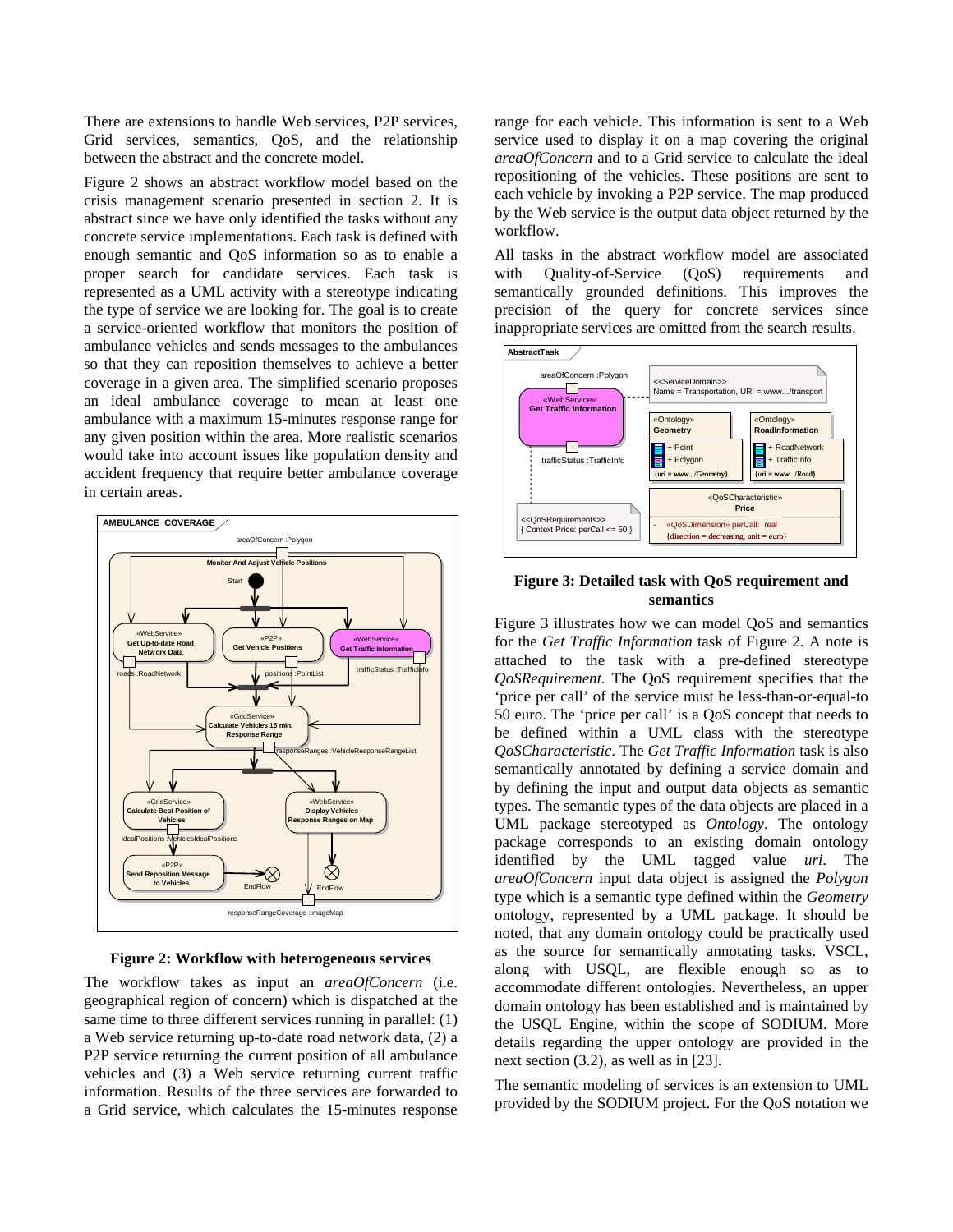recommend the use of the OMG's UML profile for modeling QoS and Fault Tolerance [\[14\]](#page-6-2).

A concrete workflow model extends the abstract workflow model with chosen services (that have been discovered via the USQL Engine) for each of the abstract tasks. The concrete workflow model can then be automatically translated into the lexical USCL language which can be executed by the workflow execution engine [\[24\].](#page-6-3) The next section explains how the USQL engine is used to discover appropriate services to register in the concrete workflow model.

#### **3.2 USQL Engine**

The *USQL Engine* is used for discovering services by searching heterogeneous service registries. The engine implements *USQL (Unified Service Query Language)*, an XML-based query language providing all necessary structures and elements to cater for the unified and standards-based service requests over heterogeneous registries and/or networks. USQL allows requestors to formulate expressive, semantically enhanced queries, which reflect their actual needs and requirements. Queries may also be enriched with the specification of QoS criteria, so as to bring the resulting services as close as possible to the demands of real-world scientific applications.

An example USQL request reflecting the service requirements of Figure 3 is depicted in Figure 4.



**Figure 4: A sample USQL request** 

The main concept underlying the USQL Engine framework is the abstraction regarding registry details, from the requestor's perspective. This is achieved with the adoption of a domain-centric categorization of the various supported registries, depending on the service advertisements they host. Domain information provided by the requestor is exploited by the engine so as to identify, access and query the appropriate registries in a transparent manner.

The USQL Engine accomplishes this type of domaindriven registry categorization with the introduction of an *Upper Ontology*, which provides a set of classes along with their properties and relations, thus allowing for the application of reasoning within the course of service discovery. The upper ontology associates registries with domains, and concepts with domains. Concepts may be either operations or data that are relative to a specific domain, and are used for semantically annotating USQL requests, as well as in the matchmaking process. Moreover, an ontology mapping mechanism is used to ensure interoperability, as far as support for service descriptions abiding by different ontology frameworks and/or vocabularies is concerned. Maintenance of the Upper Ontology is part of the USQL Engine configuration process, so that service requestors can focus on the thorough and consistent expression of their queries.

The USQL engine architecture is distinguished by its high degree of openness and extensibility, which is achieved by using plug-in mechanisms in order to accommodate virtually any type of service, registry, as well as their governing protocols and standards. The plug-ins used for this purpose can be integrated in a flexible manner, so as to enable different configurations and to broaden the range of supported registries.

The USQL Engine is a crucial component within the context of a scientific workflow engine facilitating the discovery of heterogeneous services that are used for solving a scientific problem. The service discovery results are used to transform abstract workflow graphs conveying orchestrated tasks and their respective requirements into concrete service workflows that are then executed by the SODIUM workflow engine. Alternatively, the USQL Engine may be used at run-time for the discovery of appropriate services to fulfill specific tasks within the workflow.

#### **3.3 Workflow Execution Engine**

The engine receives USCL documents containing the definitions of the workflows and exposes an API for initiating, monitoring, and managing their execution. In addition, workflows can be exposed as Web services [\[10\]](#page-6-4); hence, it is possible to access them from client applications through standard interfaces.

The core infrastructure used to run USCL workflows is described as follows. The execution of a workflow begins with a request sent through the corresponding API of the engine. The engine API queues the request and handles it by creating and enacting a new workflow instance. The current state of the execution of a process is used to determine which tasks should be invoked based on the control and data flow dependencies that are triggered by the completion of the previous tasks.

Invocation of the tasks equals to invocation of their respective services and is achieved with the appropriate plug-ins. These provide a concrete implementation of the service invocation mechanisms and protocols. After the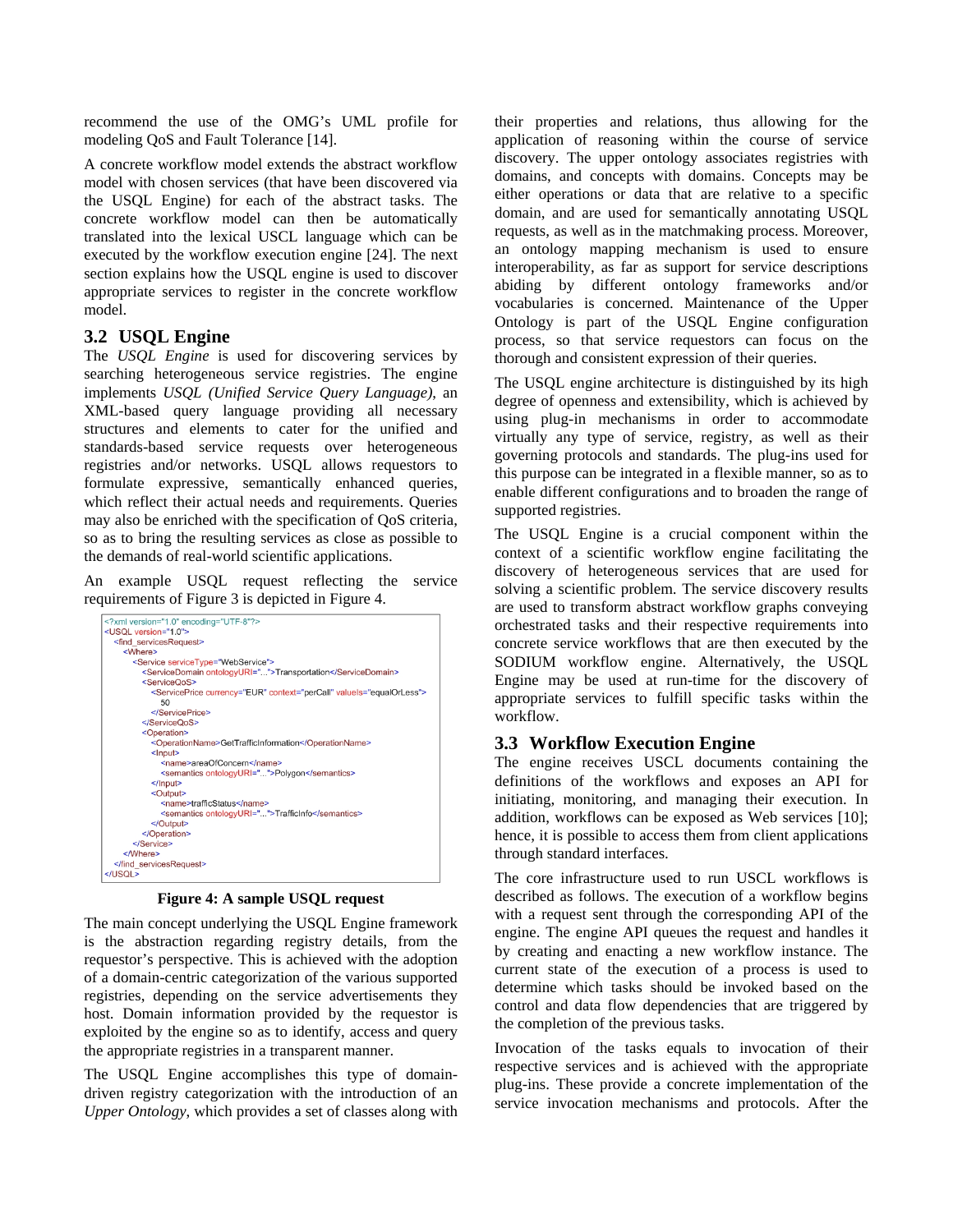execution of the task has been finished, the state of the corresponding process is updated and the execution of the workflow continues. Execution of the workflow is separated from the execution of its tasks since these operations have a different level of granularity and quite often the execution of a task may last significantly longer than the time taken for scheduling it. Thus, the engine supports parallel invocation of multiple tasks belonging to the same process. Furthermore, a slow task does not affect the execution of other processes running concurrently because these two operations are handled asynchronously by different threads.

The SODIUM workflow engine provides for the persistence of the state information about the process instances following a design that has been influenced by many requirements, such as performance, reliability, and portability across different data repositories. Access to the state information of the workflow instances is provided in terms of a key-value data model which uniquely identifies a certain data (or meta-data) value associated with a process (and task) instance. The state information data model is independent of the physical location of the data, so that it is possible to use caching to exploit locality and – for increased availability – replicate some of the values. Along these lines, in order to provide a level of scalability which complies with what is required in a scientific workflow setting, state management can be optimized to keep only a subset of all of the workflow instances in memory and, for instance, swap workflows whose execution has been completed to secondary storage, in a so-called process history space. In this way, the SODIUM engine gives access to the state of past executions to enable workflow profiling and optimization, caching of already computed results as well as lineage tracking analysis. Additionally, this functionality can be implemented with several different storage technologies along the full spectrum of the persistence versus performance overhead trade off. In the context of the crisis management example, this functionality helps to optimize the performance of the workflow execution as follows. The expensive recomputation of the 15-minutes response range can be avoided if neither the vehicle positions, nor the traffic conditions have changed with respect to a previous execution. Similarly, it is possible to avoid the potentially large download of the same road network data for repeated executions of the workflow with the same input *areaOfConcern*.

The architecture of the SODIUM workflow execution engine employs plug-ins to support an open set of heterogeneous service invocation mechanisms.

#### <span id="page-4-0"></span>**3.4 Web Service Plug-in**

The first of such plug-ins is responsible for the invocation of standards-compliant Web services described by WSDL [\[2\].](#page-5-3) These services are remotely accessible through the

SOAP protocol [\[1\]](#page-6-5). By utilizing the information returned by a USQL response<sup>[1](#page-4-0)</sup> which provides the URI of a WSDL document describing the selected service, the port, service and operation name as well as the arguments for the operation, the Web service plug-in invokes the Web service by dynamically assembling a SOAP message and sending it to the service provider. Upon receiving a response, the results are extracted and passed back to the workflow engine. For example, in order to invoke the "Get Traffic Information" Web service of Figure 3, the plug-in uses the URI to the WSDL returned by the USQL response to the USQL query of Figure 4, selects the port bound to the SOAP protocol and sends a request message to the *GetTrafficInformation* operation. This message contains the XML serialization of the input parameter *areaOfConcern*.

## **3.5 Grid Service Plug-in**

The Grid service plug-in has been developed in accordance to the Web Services Resource Framework (WSRF) [\[3\]](#page-5-4) specifications, which have been defined as to shift from the rather stateless paradigm of Web services to the stateful model of Grid services. To do so, WSRF loosely couples a Web service with a stateful resource and provides welldefined methods to access and manage its state.

Thus, in contrast to using only the service URI as is the case for Web services, Grid services also require a resource instance identifier. Therefore, in addition to the arguments passed to the Web service plug-in, the Grid service plug-in also requires a resource instance identifier.

## **3.6 P2P Service Plug-in**

1

As far as P2P services are concerned, JXTA [\[19\]](#page-6-6) is one of the most well known platforms for the development of P2P service-oriented applications, therefore JXTA services have been appointed as a supported type of P2P services, with respect to the SODIUM platform. Nevertheless, the mechanisms and facilities provided by the JXTA platform for the description and invocation of JXTA P2P services are rather limited or vague. To address this, we follow an approach based on the use of enhanced description documents and a library of java classes facilitating the binding and invocation of JXTA P2P services.

The pursued approach does not modify the infrastructure or protocols that are used by the JXTA services; rather, it enhances them so as more advanced discovery and binding mechanisms can be used. Furthermore, the P2P service model is not infringed, since the workflow engine actually

 $<sup>1</sup>$  A USQL query is submitted to the USQL engine either at design</sup> time (in which case service-related information returned by the USQL response is integrated in the VSCL graph, then mapped to a USCL document and subsequently utilized by the execution engine for invoking the service) or at run time, thus supporting dynamic discovery of services.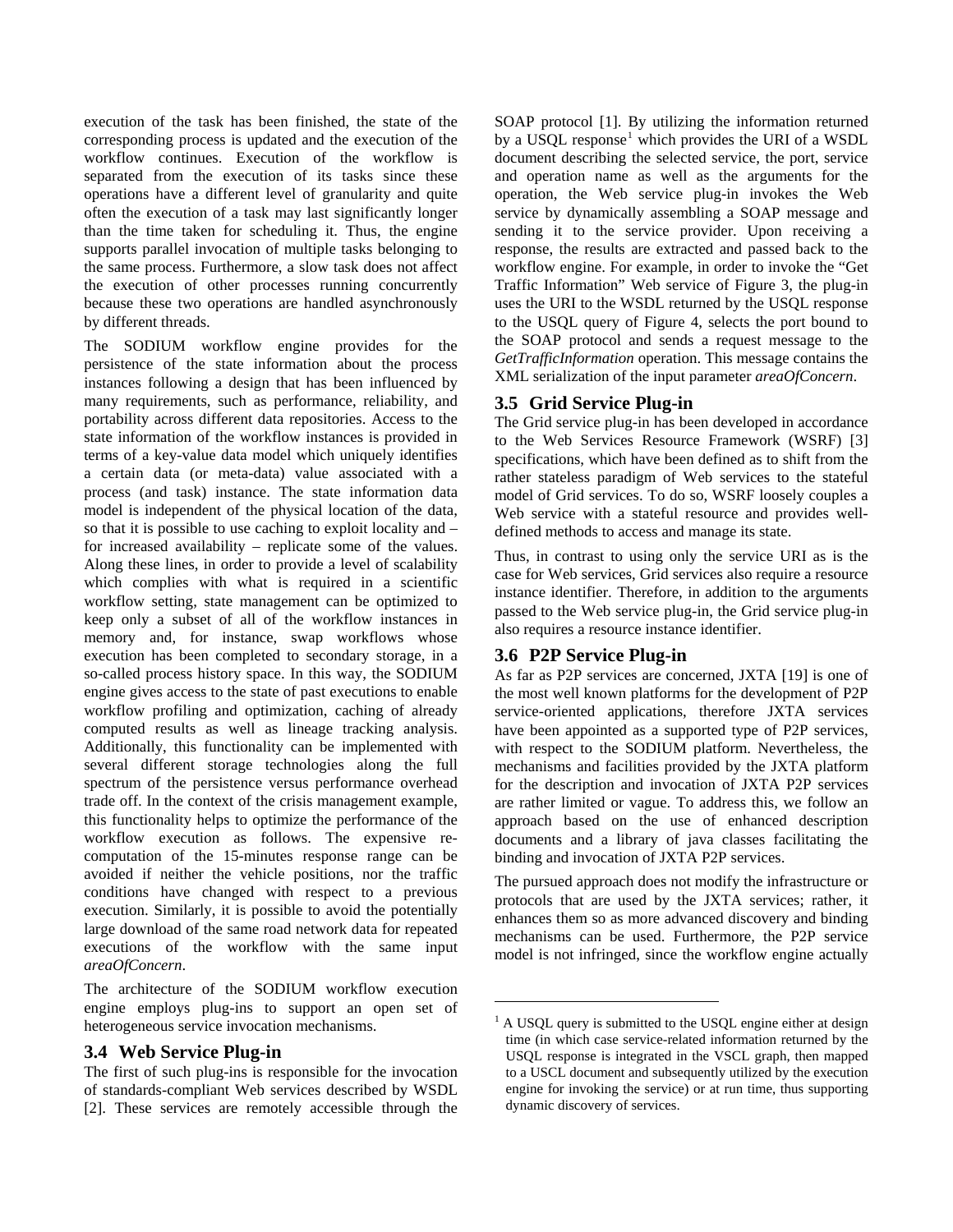becomes a node in the respective P2P network, through the plug-in.

### <span id="page-5-1"></span>**4. RELATED WORK**

<span id="page-5-2"></span>SODIUM provides for the service-oriented development of SWFs. Its contribution lies in the areas of SWF modeling (VSCL with editor), execution (USCL with execution engine), and in service discovery (USQL with query engine). In the following we compare the SODIUM results with existing work in each of these areas.

Similar to KEPLER [\[5\]](#page-5-5)[\[12\]](#page-6-7) SODIUM's workflow modeling languages (VSCL and USCL) are primarily based on data flow constructs, as this is the most common representation used to model scientific computations. While KEPLER is confined to Web services, SODIUM allows for the discovery and composition of Grid, as well as P2P services, providing support for semantics and QoS metadata which can be used for optimized service selection [\[9\].](#page-6-8) Triana [\[21\]](#page-6-9) is a framework for composing scientific applications. Unlike USCL, the supported workflow language does not provide explicit support for control constructs, while its visual representation is not standardbased with respect to VSCL. For more information on other research projects (e.g., Askalon, Unicore, Karajan) related to scientific workflow management, we refer the reader to [\[13\]](#page-6-10) and [\[25\].](#page-6-11)

Considering the scale of the data and the computational resources required by scientific applications, scientific workflow systems must take into account resource management and scheduling features typical of high performance computing environment and tools [\[7\]](#page-6-12), [\[11\]](#page-6-13). In this regard, the Pegasus workflow mapping system [\[8\]](#page-6-14) shares with SODIUM the idea of mapping a workflow between different levels of abstraction, where an abstract workflow is dynamically bound with run-time information describing the Grid resources that are used to execute its activities. A different kind of mapping is related to providing data transformation capabilities so that mismatching scientific data sources and incompatible tools can be integrated e.g., [\[6\].](#page-6-15) Thanks to its extensibility, SODIUM features a rich set of data transformation techniques such as XSLT [\[16\],](#page-6-16) XQuery [\[17\]](#page-6-17) as well as QVT [\[15\]](#page-6-18) so that the most optimal one in terms of run-time performance and development effort can be applied.

<span id="page-5-5"></span><span id="page-5-4"></span><span id="page-5-3"></span><span id="page-5-0"></span>The use of a service-oriented approach to SWF development introduces the need for service discovery which is only partially addressed by other approaches to SWF development [\[20\]](#page-6-19). In the areas of Web, Grid, and P2P services, service discovery is performed with the use of custom and incompatible APIs and discovery mechanisms offered by registries and networks [\[18\]](#page-6-20) [\[19\]](#page-6-6). Nevertheless, service-oriented development lacks a query language that would enable accessing and querying heterogeneous registries in a unified and standards-based manner. Moreover, exploitation of semantics and QoS within service descriptions proves to be a crucial part of service discovery. USQL and its engine address these issues and constitute a stepping stone to the unification of the various heterogeneous service areas.

## **5. DISCUSSION AND CONCLUSIONS**

Service Oriented Computing (SOC) is a new trend in software engineering. SOC is already affecting the development of business oriented systems and we believe that it will inevitably affect the development of SWFs turning them into service compositions. However, the heterogeneity in protocols and standards of existing service types is a major obstacle for the discovery of services and their integration in scientific workflows.

In this paper we briefly described a platform called SODIUM which provides tools, languages and related middleware for supporting the whole lifecycle of SWFs (i.e. from requirements modeling to their execution) composed of heterogeneous services. Specifically, SODIUM supports abstract as well as concrete modeling of workflows (by providing the VSCL language and editor), uniform discovery of constituent heterogeneous services (through USQL and the query engine) and execution of service workflows (through the USCL Engine).

The open and extendable architecture of SODIUM doesn't alter the underlying protocols and infrastructure used by the various services, but rather hides the specific details from the workflow developers. Furthermore, besides the service types currently supported, i.e. Web, Grid and P2P, SODIUM provides for the easy integration of any other service type.

**Acknowledgement.** This work has been partially supported by the European Commission under the contract IST-FP6-004559 (project SODIUM: Service Oriented Development in a Unified fraMework).

#### **6. REFERENCES**

- [1] W3C, 2001, *SOAP 1.1*, http://www.w3.org/TR/SOAP
- [2] W3C, 2001, *WSDL 1.1*, http://www.w3.org/TR/wsdl
- [3] OASIS, 2004, *WSRF*, *[http://www.oasis](http://www.oasis-open.org/committees/tc_home.php?wg_abbrev=wsrf)[open.org/committees/tc\\_home.php?wg\\_abbrev=wsrf](http://www.oasis-open.org/committees/tc_home.php?wg_abbrev=wsrf)*
- [4] Singh, M. P., and Vouk, M. A. *"Scientific Workflows: Scientific Workflow Meets Transactional Workflow."* NSF Workshop on Workflow and Process Automation in Information Systems: State of the Art and Future Directions, Athens, GA, USA, 1996
- [5] I. Altintas et al, *[Kepler: An Extensible System for](http://www.sdsc.edu/%7Eludaesch/Paper/ssdbm04-kepler.pdf)  [Design and Execution of Scientific Workflows](http://www.sdsc.edu/%7Eludaesch/Paper/ssdbm04-kepler.pdf)*, [SSDBM'04,](http://cgi.di.uoa.gr/%7Essdbm04/) 21-23 June 2004, Santorini Island, Greece.
- [6] Shawn Bowers and Bertram Ludäscher *[An Ontology-](http://users.sdsc.edu/%7Ebowers/cv_html/bowers_ONTOTRANS_dils04.pdf)[Driven Framework for Data Transformation in](http://users.sdsc.edu/%7Ebowers/cv_html/bowers_ONTOTRANS_dils04.pdf)*